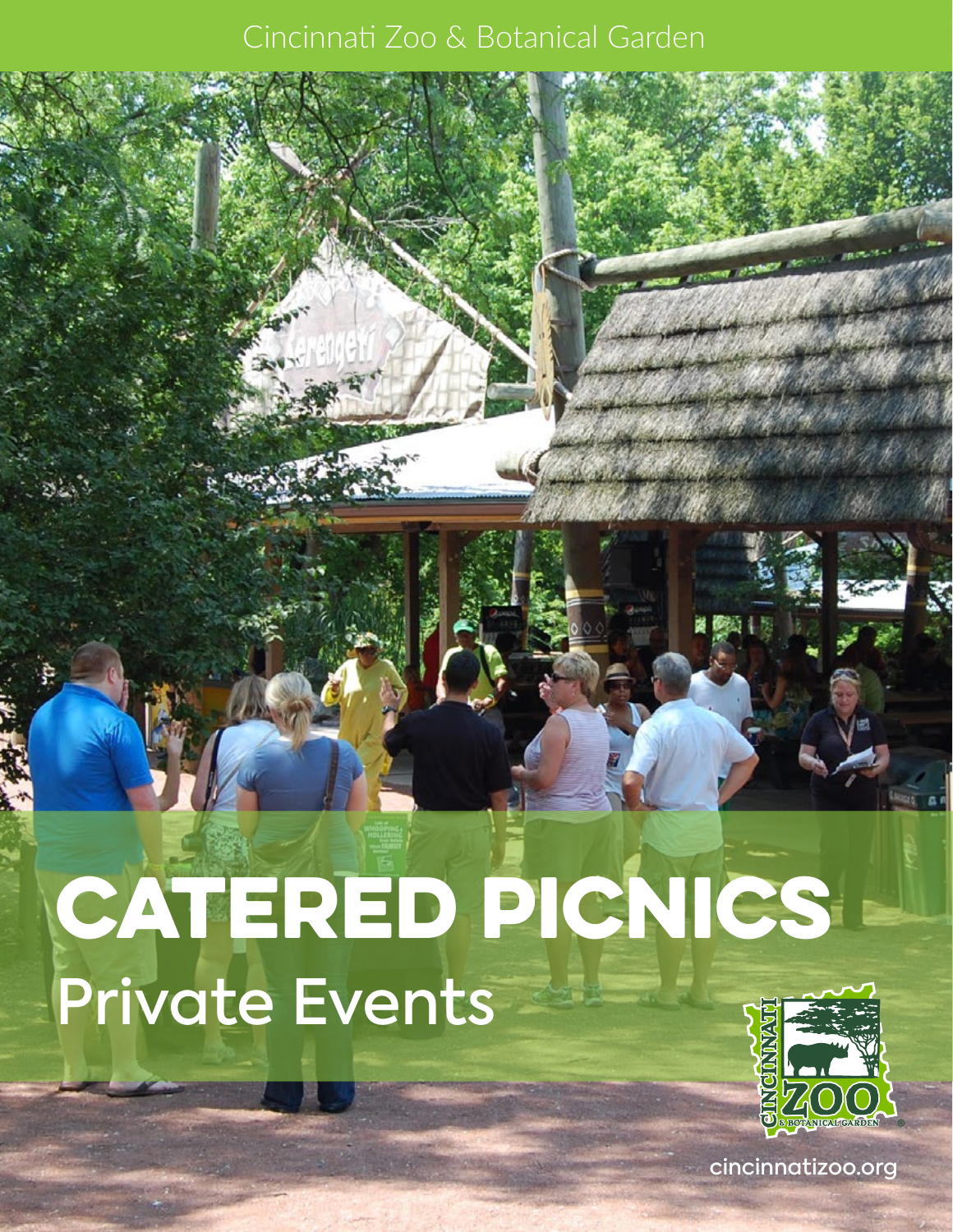## Fiona's Feast

### \$48 ADULTS | \$40 CHILDREN (2–12)

- Admission & parking
- Unlimited rides
- All-day drinks and soft drinks
- Picnic meal: 3 entrées—hamburgers, hot dogs, and grilled sausages; 2 sides—baked beans, Grippo's potato chips, potato salad, or pasta salad; Dessert—ice cream treats

Relax in one of our open-air picnic shelters with oversized picnic tables and plenty of room to mix and mingle with co-workers and families! With new shelters coming in 2022, we can accommodate 75 to over 1,000 guests. Sound system is available or bring your own DJ. Great family fun at the Zoo!

## Lion Lunch

\$38 ADULTS | \$30 CHILDREN (2–12)

- Admission & parking
- Unlimited rides
- Soft drinks
- Picnic meal: 2 entrées—hamburgers and hot dogs, or grilled sausages; 2 sides—baked beans, Grippo's potato chips, potato salad, or pasta salad; Dessert—ice cream treats

# Penguin Picnic

### \$28 ADULTS | \$20 CHILDREN (2–12)

- Admission & parking
- Soft drinks
- Picnic meal: 1 entrée—hamburgers, hot dogs, or grilled sausages; 2 sides—baked beans, Grippo's potato chips, potato salad, or pasta salad; Dessert—ice cream treats



### ADDITIONAL SIDES

- Mac N' cheese | \$3 per person
- Corn on the cob | \$3 per person
- Brownies or cookies | \$4 per person
- BBQ chicken\* | \$1 per person